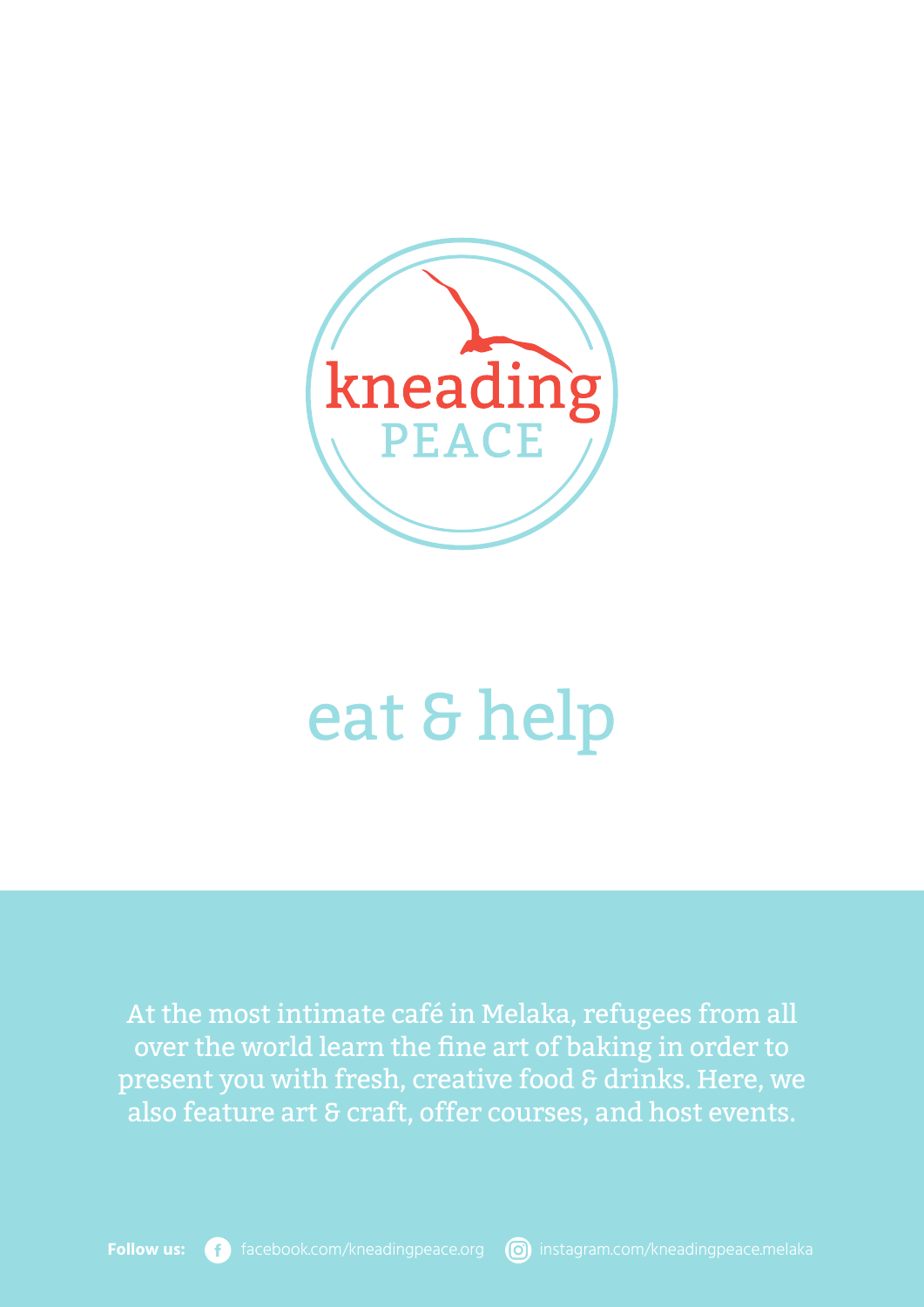

# For the peckish, sharing & caring

#### **Focaccia & dip:** RM12

A slice of our daily fresh artisanal Focaccia with home-made sun-dried tomato dip, olive tapenade & olive oil Dukkah.

## For the hungry, hangry or hungover

#### **Panini:** RM18

Please order at the counter, and watch our staff fill a slice of our freshly baked artisanal Focaccia with your favourite ingredients.

## For the sweet, happy or heartbroken

Pâtisseries: please check our cake chiller to choose from our daily selection of hand-crafted pastries and sweets, and mix & match them to your liking.

> Saucer – 1 piece : RM5 Plate – 3 pieces: RM12 Platter – 6 pieces: RM18

#### **Gelato & sorbet:** RM8

Choose a scoop of your favourite frozen treat in a hand-made cone or pastry cup, and add some sprinkles on top. Please check the gelato freezer for flavours. All of our ice creams are 100% freshly made with natural ingredients. We don't use any pre-made mixes, artificial flavouring, or preservatives.

#### **Combos:** RM10

Your favourite pâtisserie fresh from our bakery paired with our home-made gelato! How could it get any better?!

> Chocolate cake & coffee ice cream Tarte Tatin & salty caramel ice cream Gugelhopf & lemon sorbet Raspberry tartlet & vanilla ice cream Lemon cake & mango-raspberry sorbet

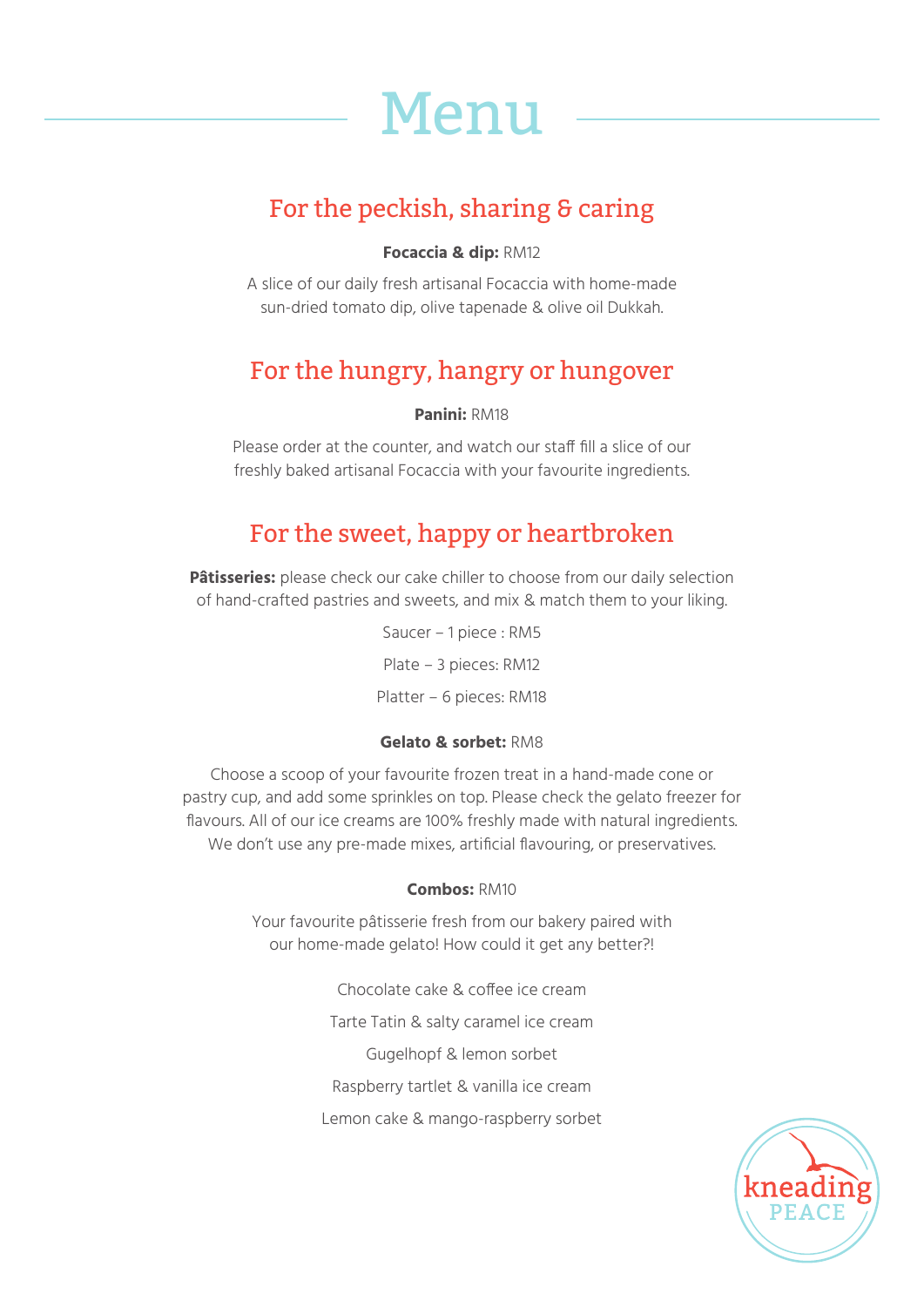

#### **Granita:** RM10

Granita is a semi-frozen dessert made from fruit, sugar and water. Originally from Sicily, it is available throughout Italy in varying forms. It is related to ice cream and sorbet; however, it has a more crystalline texture. Please check the gelato freezer for the flavours of the day.

#### **Glamorous glacées:** RM15

Coupe Denmark Our home-made vanilla ice cream topped with hot chocolate sauce and whipped cream. We only use the best Swiss Lindt chocolate!

Coupe Heisse Liebe Our delicious vanilla ice cream paired with hot berry sauce and whipped cream. A match made in heaven!

Vienna iced coffee Two scoops of our creamy vanilla ice cream in aromatic coffee, garnished with whipped cream.

## For the healthy, hot & sweet

All of our frozen treats on a stick are home-made from scratch. No pre-made mixes are used. Please check our gelato freezer to see what's on offer today.

#### **Frozen fruit pops:** RM6

Pure frozen fruit purée – all natural. No sugar or additives.

#### **Frozen yogurt pops:** RM6

Frozen Greek yogurt with raspberries, banana and chocolate. No sugar; just a little honey added to sweeten the taste.

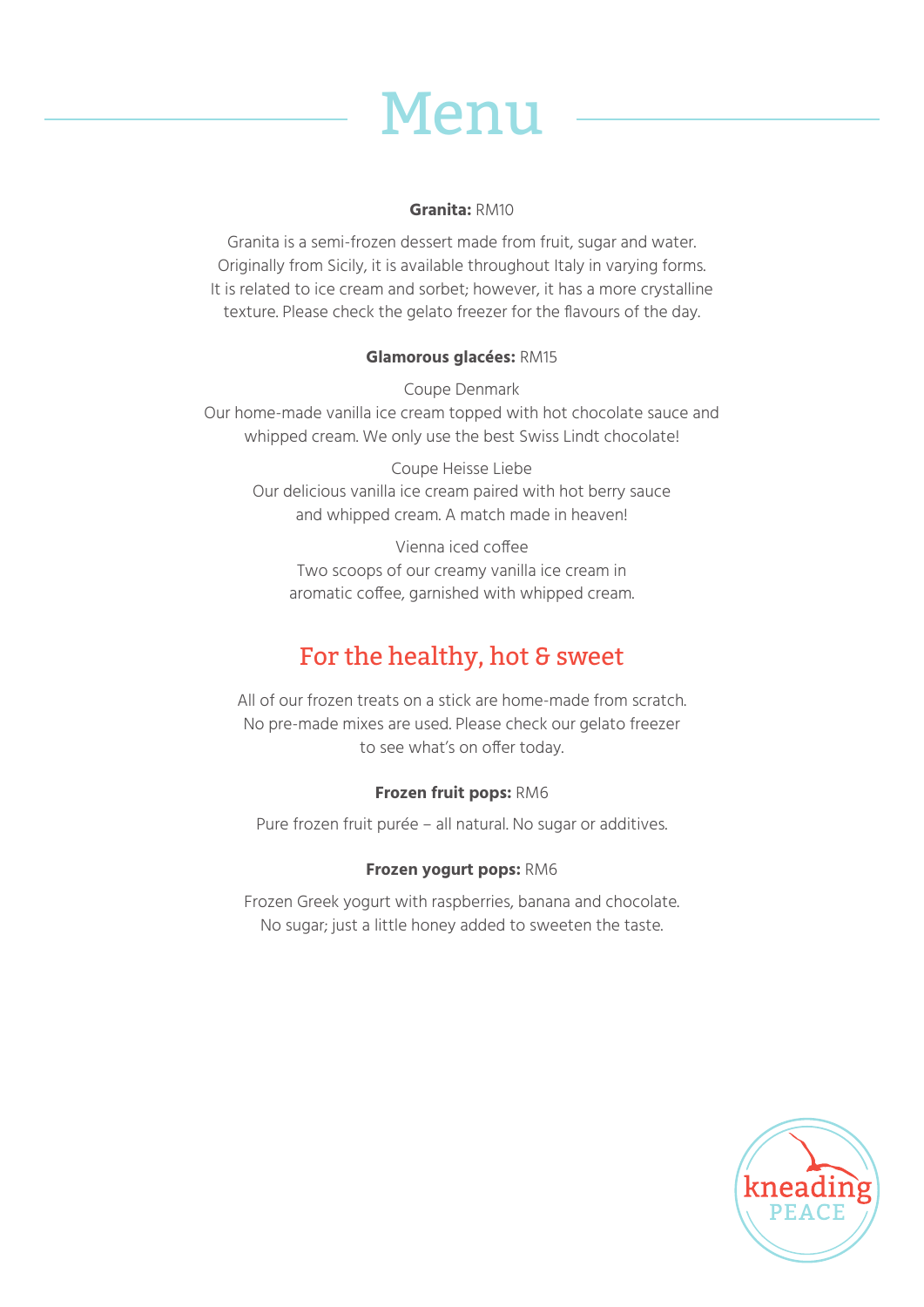

## It's coffee

**Espresso:** RM6

**Doppio** (two shots of espresso): RM8

**Chocolate espresso:** RM10 A double shot of espresso poured over a bridge of delicious Swiss Lindt chocolate.

**Americano** (cold/hot): RM8

**Latte:** RM9

**Affogato al Stracciatella:** RM12 A double espresso served with a scoop of our home-made Stracciatella ice cream.

# For the non-coffee loving undercaffeinated & cold

**Frozen chai latte:** RM8 Home-made frozen Chai tea syrup melted in frothed hot milk.

**Frozen hot chocolate:** RM12 Home-made hot chocolate frozen and reheated in frothed hot milk.

**Flower tea** (pot): RM10

# For the hot, bothered & thirsty

All our non-alcoholic cold drinks are home-made. Please check the drink chiller.

**Sweet tea** (500ml bottle): RM6

**Lemonade** (300ml bottle): RM6

**Raspberry lemonade** (300ml bottle): RM8

**Ginger switchel** (300ml glass): RM4 Thick and tangy ginger syrup topped with our own carbonated water.

**Flavoured bubbly water** (300ml glass): RM4 Our own sparkling water with berry-herb ice cubes; no sugar or additives.

#### **Celebrity raspberry lemonade:** RM12

Our home-made raspberry lemonade topped with a scoop of our signature lemon sorbet.

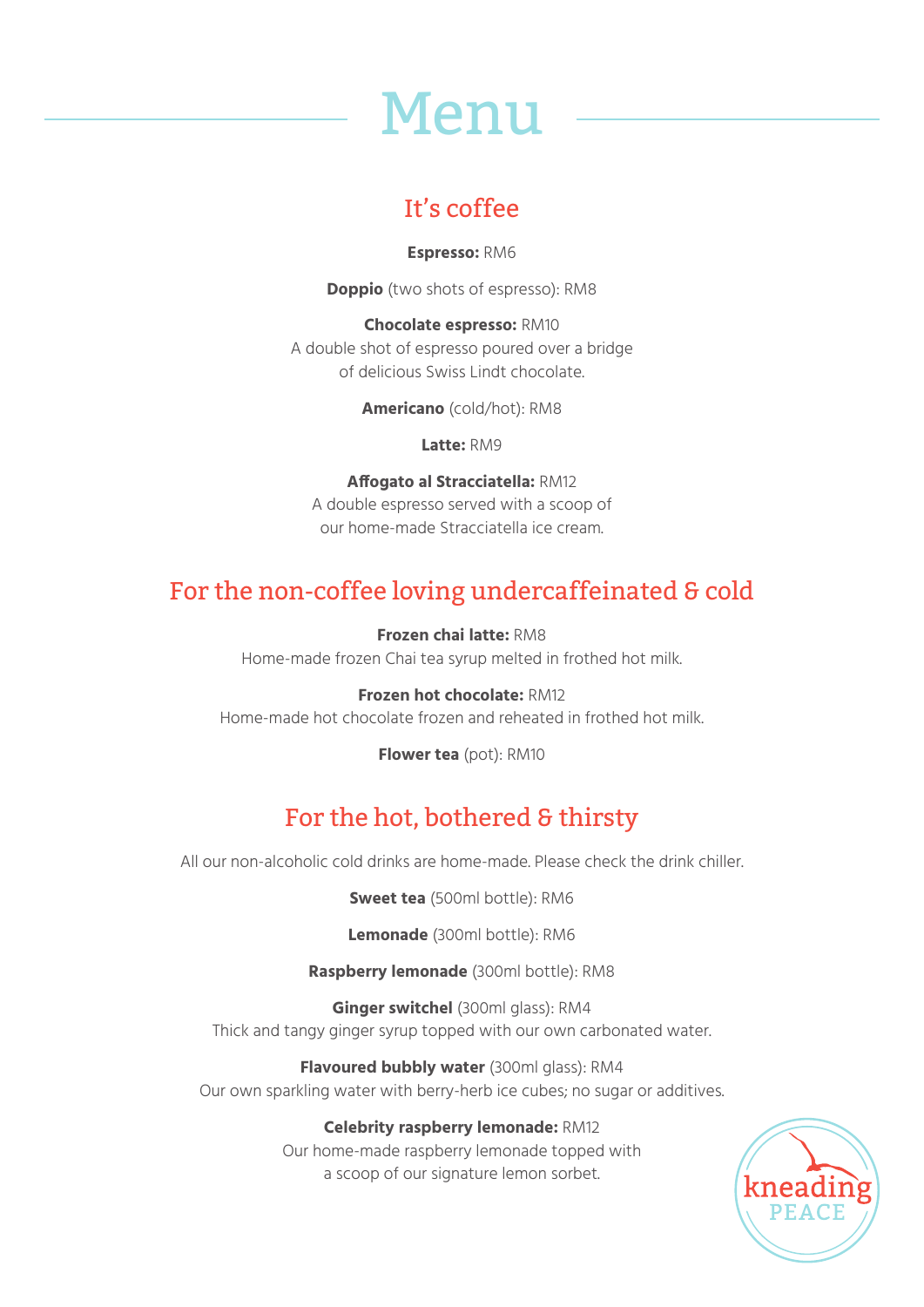

## For the hotter, more bothered & thirstier

Please check our drinks fridge for additional beer specials on offer!

#### **Edelweiss beer:** RM18

Born in the heights of the Austrian Alps, Edelweiss' traditional heritage can be traced back to 1646, making it one of the world's first wheat beers.

#### **Hoegaarden Rosée beer:** RM 15

The famous Belgium wheat beer brewery brings to you an unfiltered, refreshing and smooth beer that is naturally sweet with a pleasant fruity aroma and subtle hints of spices and coriander.

**Apple cider:** RM15

#### **Celebrity cider:** RM20

Fruity apple cider topped with a scoop of our home-made lemon sorbet.

### For the little ones

#### **Rainbow sandwich:** RM10

A slice of home-made Focaccia grilled with beautifully coloured Swiss Emmental cheese.

**Babyccino** (hot/cold): RM4 Frothed milk topped with chocolate to make your little one feel special!

**Arctic shark punch:** RM6 Magic blue coconut water with a gummy shark.

#### **Clown glacée:** RM6

A scoop of the little one's favourite ice cream garnished with Smarties and crowned with a hand-crafted pastry hat.

### For the ones who like to give

Gift vouchers for your loved ones are available at the counter.

## For next time

Check out our online bakery to order all our delicacies, and find special offers. Bread, cookies, pies & tarts, and much more!

Orders need to be submitted a day before pick-up or delivery. **sameskies.org/bakery**